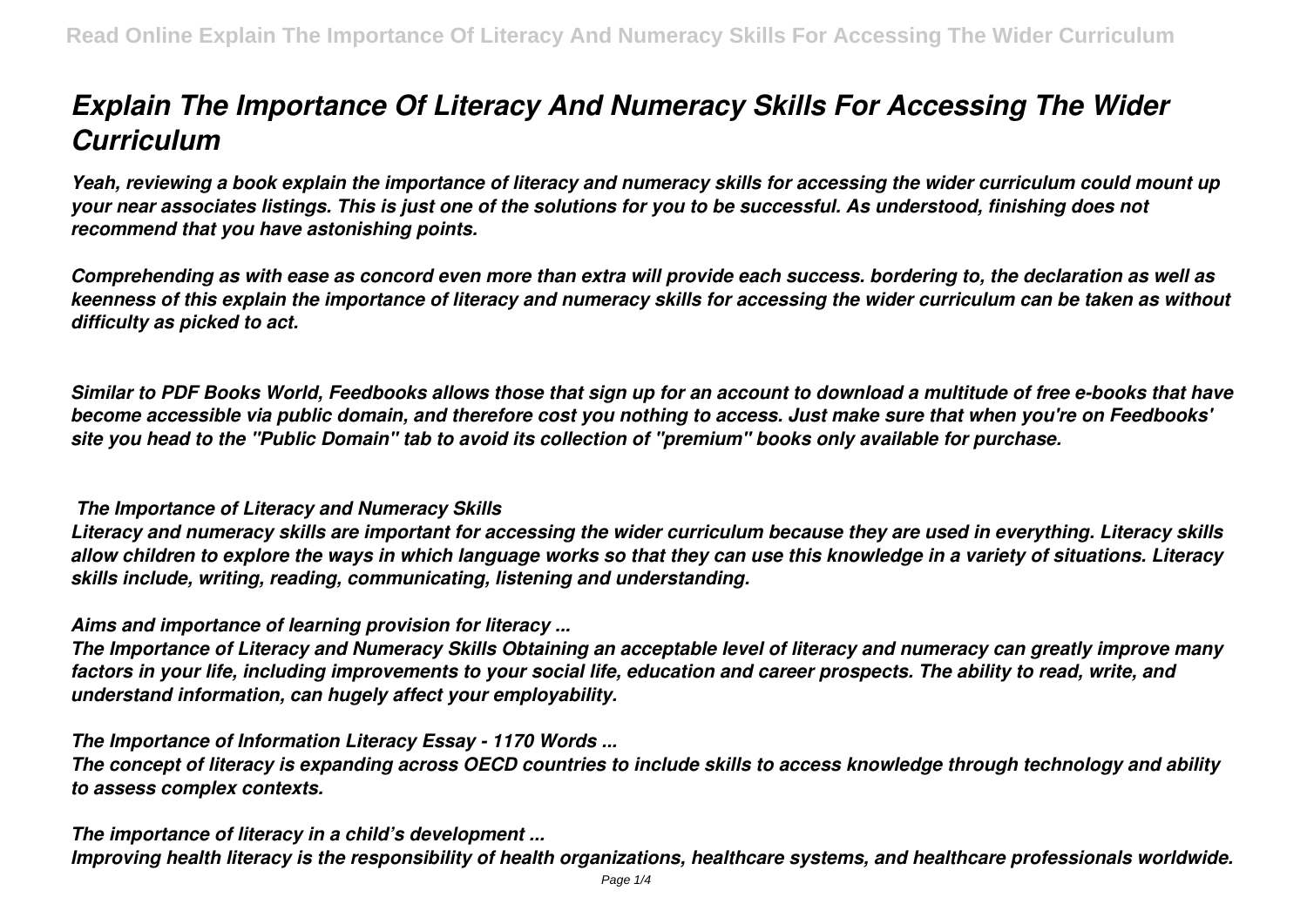*It is critical for patients to develop health literacy so that they can take a more proactive role in their health.*

## *Essays The Importance of Literacy Essay Example*

*within literacy there are three main areas of language, which are speaking, and listening, reading and writing. These all intertwine and help the children to develop in literacy. The aims of literacy are to develop children's abilities to listen, speak, read, and write for a wide range of purposes.*

## *Literacy and Numeracy Skills Essay Example*

*Illiteracy directly affects an individual's health and wellbeing, so the importance of education on physical health is vital. Those without education are more likely to be vulnerable to health problems, for example increased schooling reduces the risk of HIV infection.*

## *How Important Is Teaching Literacy in All ... - Edutopia*

*The Importance of Literacy Essay. If a person doesn't have the basic ability to read, they will feel the stress and dependency on others because of their illiteracy. Illiteracy is a big problem because without the knowledge of reading, illiterate people can't perform daily tasks and responsibilities in daily life.*

## *Literacy - Wikipedia*

*Information literacy is important for today's learners, it promotes problem solving approaches and thinking skills – asking questions and seeking answers, finding information, forming opinions, evaluating sources and making decisions fostering successful learners, effective contributors, confident individuals and responsible citizens.*

# *Explain The Importance Of Literacy*

*Literacy counts from day one, in the classroom and beyond, and lays the foundation for a child's success in school and in life.*

# *The Importance of Health Literacy – MedicalGPS Healthcare ...*

*The Importance of Literacy in the 21st Century Early Literacy Deconstructed. Early literacy is defined as "what children know about reading... Digital Literacy. According to the American Library Association,... Culturally Relevant Literacy. Culturally relevant literacy is vital to ensuring... ...*

# *The Importance of Literacy - Project Literacy Central ...*

*Developing early literacy skills makes it easier for children to learn to read. Children who enter school with these skills have an advantage that carries with them throughout their school years. However, more than 1 in 3 American children enter Kindergarten* Page 2/4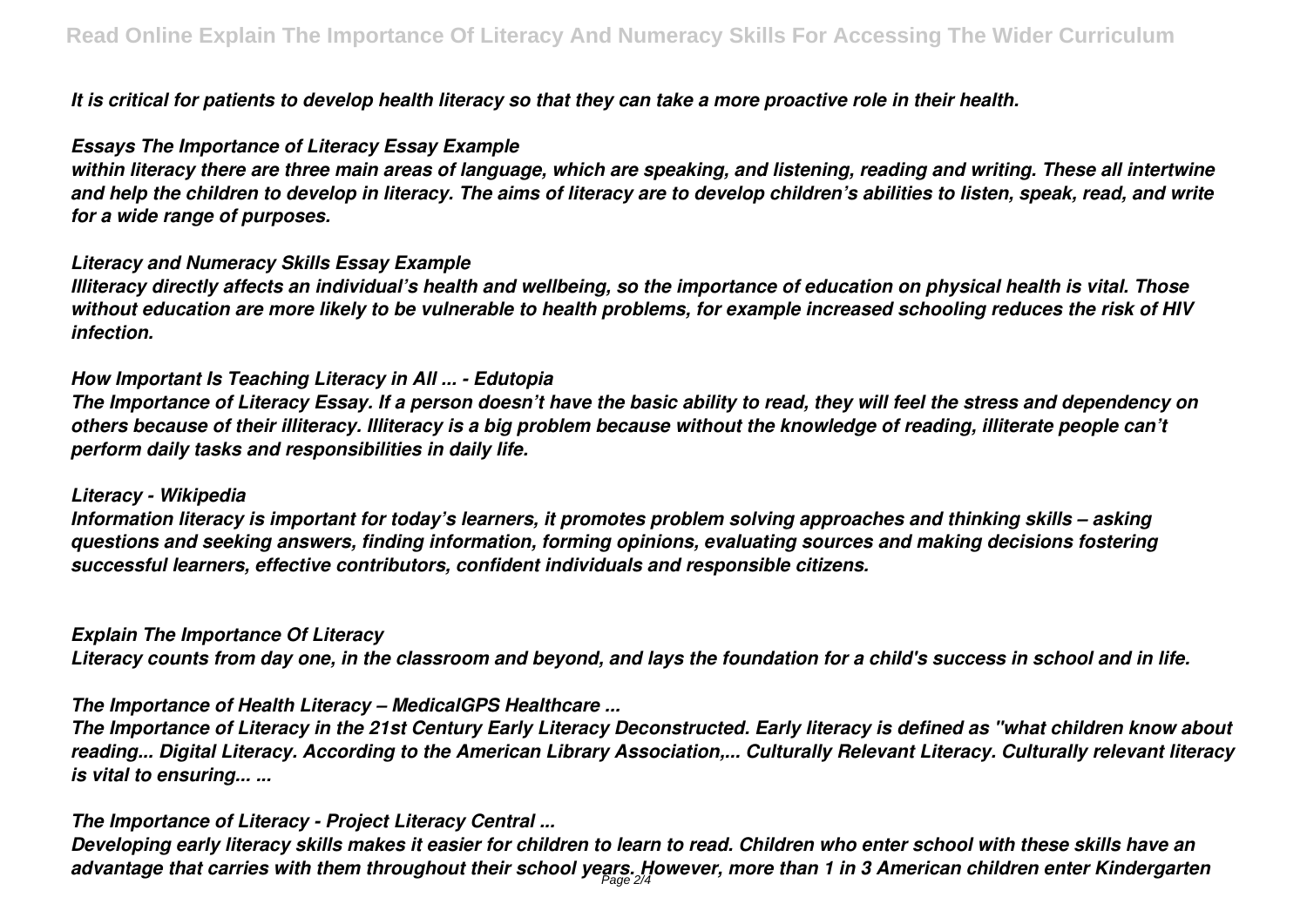*without the skills they need to learn to read (American Academy of Pediatrics).*

#### *The Importance of Literacy in Education | HubPages*

*Let's define literacy. It was once known simply as the ability to read and write. Today it's about being able to make sense of and engage in advanced reading, writing, listening, and speaking. Someone who has reached advanced literacy in a new language, for example, is able to engage in these four skills with their new language in any setting.*

## *Understanding the Importance of Information Literacy ...*

*The Importance of Information Literacy Essay 1170 Words 5 Pages Information literacy skills are used for academic purposes, such as research papers and group presentations. They are used on the job—the ability to find, evaluate, use and share information is an essential skill.*

## *The Importance of Literacy Essay - 720 Words | Bartleby*

*The Importance of Literacy. The Importance of Literacy to Economic Development Our economy is enhanced when learners have higher literacy levels. Effective literacy skills open the doors to more educational and employment opportunities so that people are able to pull themselves out of poverty and chronic underemployment.*

## *Why is literacy important? - 3P Learning*

*The Importance of Literacy in Education Literacy is probably the single-most important part of education. Without literacy, all other learning is impossible. Literacy involves using reading, writing, speaking, listening, and viewing to gain more knowledge.*

# *The importance of education: 5 ways literacy improves lives*

*Simply put, information literacy is our ability to locate and identify information that can be effectively used to solve an issue or problem at hand. This may seem easy enough, but with the sheer amount of dubious information available online, finding the information you need can be a challenge.*

## *News - The Importance of Literacy in the 21st Century ...*

*Literacy is the ability to read, view, write, design, speak and listen in a way that allows you to communicate effectively. The power of literacy lies not just in the ability to read and write, but rather in a person's capacity to apply these skills to effectively connect, interpret and discern the intricacies of the world in which they live.*

# *Why is Early Literacy Important? - Raising Readers*

*Order now. Explain the importance of literacy and numeracy skills for accessing the wider curriculum. 1.1 Literacy and numeracy skills are essential in life. Pupils skilled in literacy and numeracy are more likely to stay in full time education and as adults be more* Page 3/4